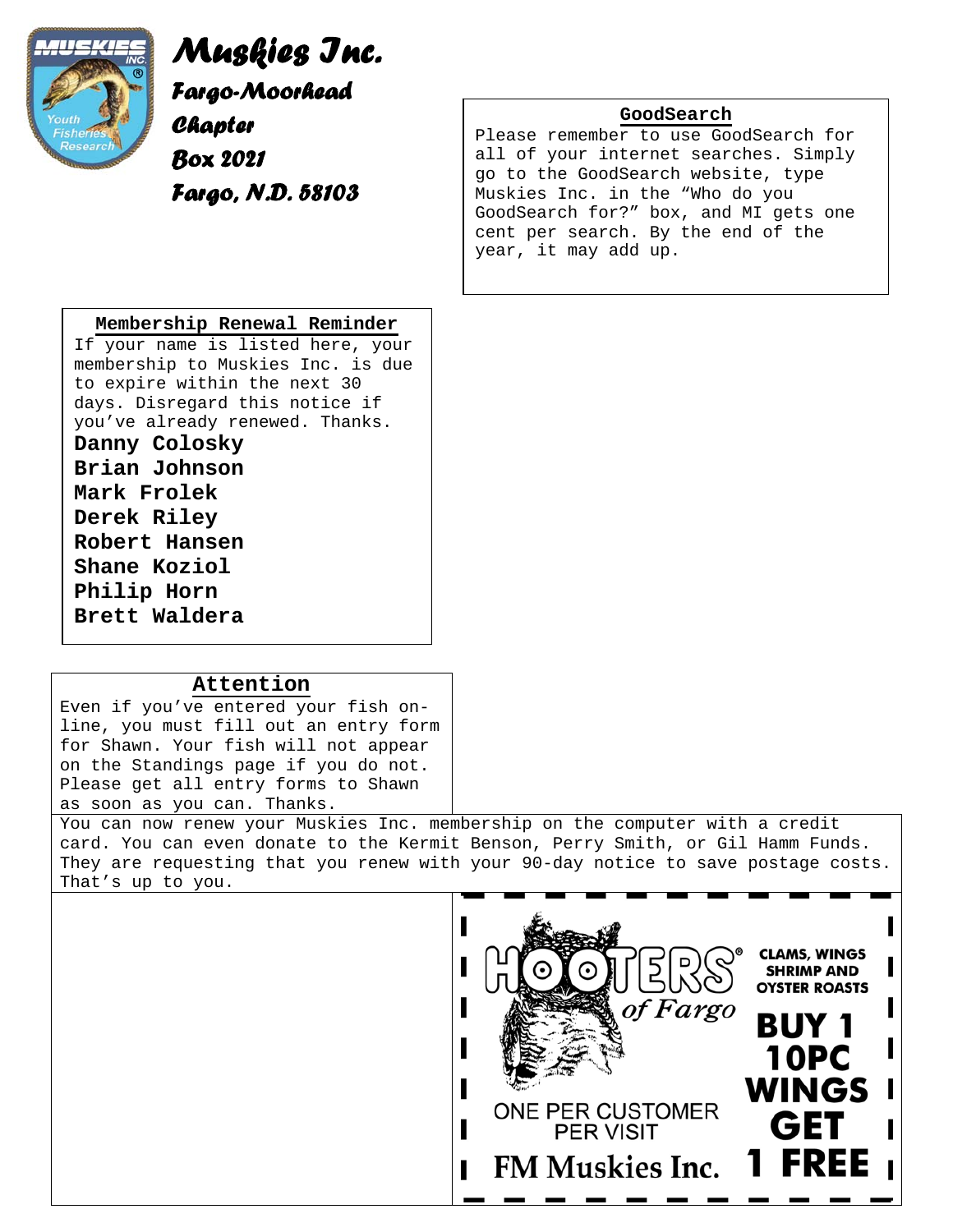# **FM Muskie, Inc. Officers**

*President* Mark Stenger 47629 353rd Ave. Frazee, MN. 56544 218-342-2743 E-mail: stenger@eot.com *Vice President* Chris Schrom 513 12th St. E. West Fargo, ND. 58078 701-282-3920 E-mail: f11bmb@aol.com *2nd Vice President* Jon Holman 218-498-2202

#### *Secretary*

### Shawn Earley

3220 12th St S, Apt 205 Moorhead, MN 56560 701-306-7228 E-mail: musky\_45@yahoo.com

### *Treasurer*

Rick Eagleson 1521 S  $12^{th}$  St Fargo, ND 58103 701-235-6536

### *RVP*

Brett Waldera 1656  $8^{th}$  St. E. West Fargo, ND. 58078 701-298-9032 E-mail: bjwaldera@i29.net

### **Board Of Directors**

| Jon Jacobson - 701-212-   |
|---------------------------|
| 3720                      |
| Bob Collins - 218-847-    |
| 7714                      |
| Ed Sweeney - 701-282-6000 |
| Bud Anderson- 320-762-    |
| 9977                      |
| Paul Haug - 701-280-2755  |
| Jeff Cadwell - 218-234-   |
| 5633                      |
| Joe Hardy - 320-763-7755  |
| Ben Swanson - 701-293-    |
| 9643                      |
| Brian Grote - 218-790-    |
| 0275                      |
| Ron Teschner- 701-642-    |
| 3368                      |
|                           |

Newsletter Editor/Publisher, Club Photographer, ALD, Research Director, Chapter News Writer **Brad Waldera** 

**At our last meeting:** President Mark Stenger began the meeting by talking about the suggestions and Motions being presented by Muskies Inc.'s Strategic Planning Committee. We will be holding a special Board of Directors meeting to discuss these ideas in detail. The meeting will be held at 7pm on March 19<sup>th</sup> at the West Fargo VFW, and is open to everyone. Please take the time to look at all of the SPC's suggestions and Motions. That information is on Muskies Inc.'s website for everyone to look over. You can even comment on the Motions they're presenting to be voted on at the Spring Board meeting. The Motions, if passed, will greatly effect the operations of Muskies Inc., so please go through all of the information and attend this special meeting if you can.

Brett spoke about the Minnesota Muskie Alliance meeting he and Mark recently attended. The MMA would like to join the Minnesota Outdoor heritage Alliance, or MOHA. Our Chapter voted to support that decision. Brett also mentioned that not only will the "Know the difference" page in the Minnesota fishing regulations handbook be in color, but all of the other fish species too. They may also include some wording advising to take special precautions when fishing for Muskies in warm water periods, but that was not finalized yet.

We also had a brief discussion on how Wednesday Night league will be operated this year. We may choose to require that members fish with a different partner each time out, and may add another Saturday outing. The F-M Board of Directors will talk about this further and make a decision at a later time. Please don't hesitate to offer any ideas you may have regarding Wednesday Night League. Contact a Board member with any suggestions you may have.

We talked about the "Hedrick Peer is Finally here' get together. Ideas are being looked at to see if we can't increase the attendance at this event. The Board will explore some options and make a decision on this at a later date. Contact a Board member with any suggestions or ideas you may have.

## *Special Notice*

**Our Awards Night Banquet will be held on March 16th, at the West Fargo VFW. Doors will open at 6pm with dinner served a short while later. The meal will consist of Prime Rib or Shrimp, but we must know your preference in advance. If you'd like to attend, you must call Brian Grote at 218-790- 0275 to let him know your meal choice, and to make sure we have enough food available for everyone. The cost is \$15.00 per person. This is always a fun evening, so please come and show your support for the members of our Chapter who had successful fishing seasons. There is also a raffle held with nice prizes available, including a Bud grant signed print. Be there**.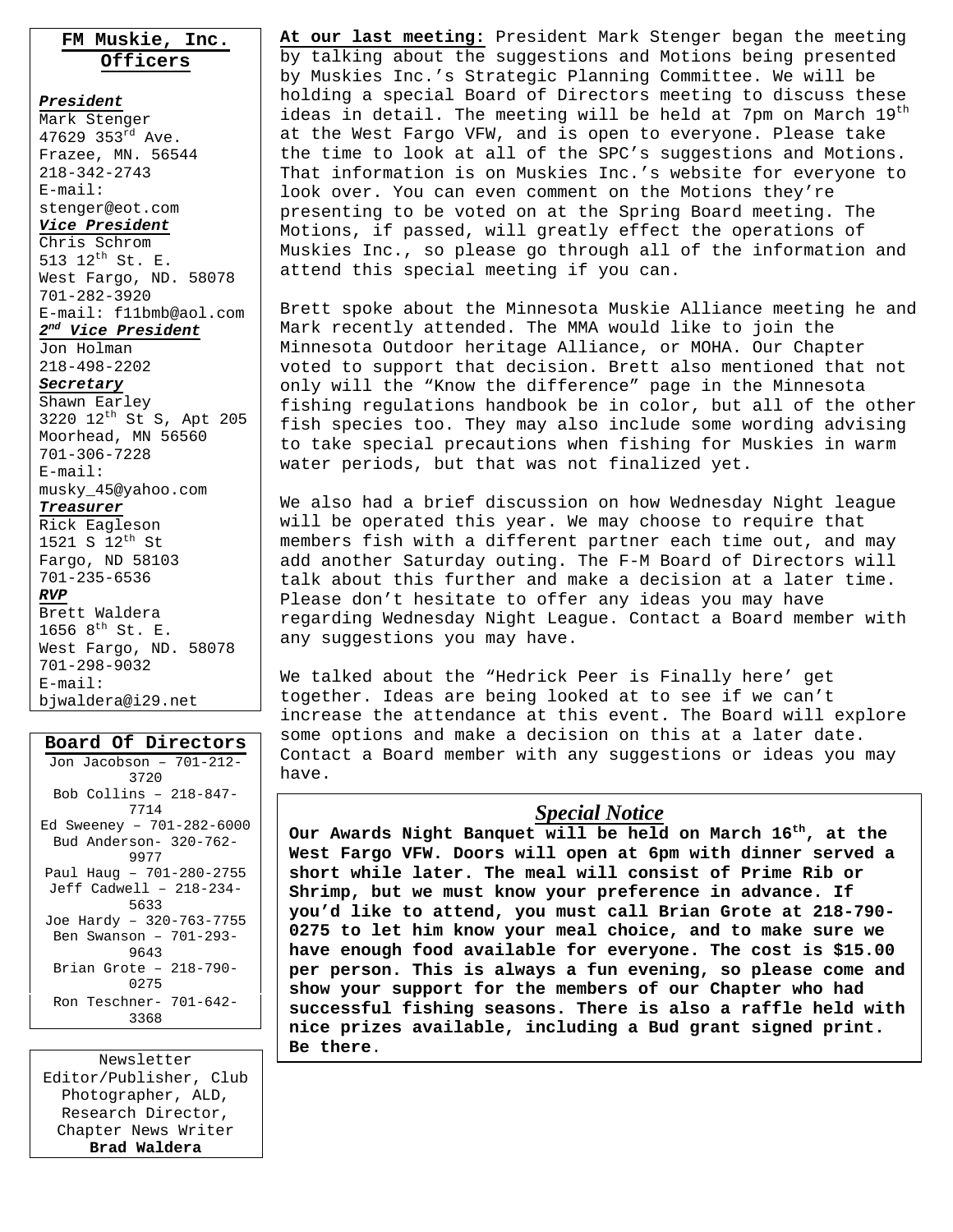# **President's Message**

Nothing to report this month. Watch future newsletters for information on Strategic Planning committee business. Thanks.

Mark Stenger Pres. 02

# **Upcoming Events**

March 16- Awards Night Banquet - West Fargo VFW. Doors open at 6pm.

March 19- SPC Board meeting-West Fargo VFW 7pm

March 26 – Regular meeting West Fargo VFW 7pm.

# **Van Raden Construction, Inc.**

**Van Raden Properties, Inc.**  402 35th Ave. North, Fargo, ND 58102 Phone 218-233-2731 - Fax 701-232-8073 *Serving the Fargo, Moorhead, Dilworth, Grand* 

*Forks Areas* Apartments, Duplexes and Town Houses For

Rent Manufactured Homes Rental and Sales Manufactured Home Park Lots for Rent Commercial Property For Rent and/or Build to Suit

Cold Storage Rental Spaces Available

# **JDRC Rod Builders**

**Jay Ross, Prop.** 

**RR 1 Box 153A** 

# **Ortonville, MN 56278**

**(320) 839-2727**



218.863.1165 218.863.1163 fax QUIET POWER CATCHES FISH 218.234.5633 cell Jeff.Cadwell@fbfs.com

> **Authorized Service Center Bob's Trolling Motor Service** Motor Sales - Parts - Service Mon. - Sat. 6 p.m. -10 p.m. West Fargo, ND · (701) 281-9566 · (701) 306-5692